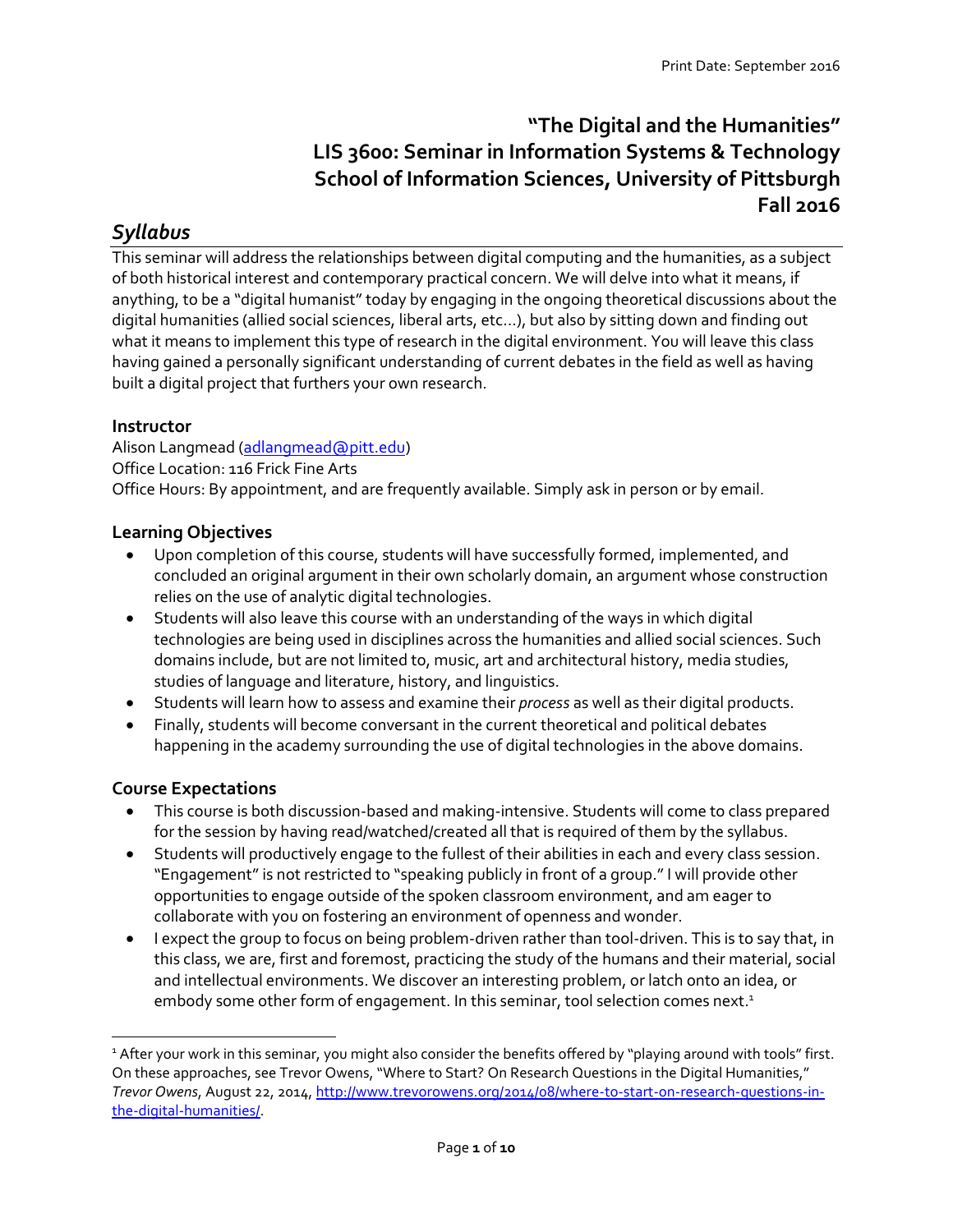# **UNIVERSITY POLICIES**

#### **Academic Integrity**

Students in this course will be expected to comply with the University of Pittsburgh's Policy on Academic Integrity. Any student suspected of violating this obligation for any reason during the semester will be required to participate in the procedural process, initiated at the instructor level, as outlined in th[e University Guidelines on Academic Integrity.](http://www.as.pitt.edu/fac/policies/academic-integrity)

## **Disability Services**

If you have a disability for which you are or may be requesting an accommodation, you are encouraged to contact both your instructor and Disability Resources and Services (DRS), 140 William Pitt Union, (412) 648-7890, [drsrecep@pitt.edu,](mailto:drsrecep@pitt.edu) (412) 228-5347 for P3 ASL users, as early as possible in the term. DRS will verify your disability and determine reasonable accommodations for this course.

### **Copyright Notice**

These materials may be protected by copyright. United States copyright law, 17 USC section 101, et seq., in addition to University policy and procedures, prohibit unauthorized duplication or retransmission of course materials. See th[e United States Copyright Office](http://www.copyright.gov/) and the [University Copyright Policy.](http://oscp.library.pitt.edu/intellectual-property/copyright/pitt-policies-on-copyright/)

### **Statement on Classroom Recording**

To ensure the free and open discussion of ideas, students may not record classroom lectures, discussion and/or activities without the advance written permission of the instructor, and any such recording properly approved in advance may be used solely for the student's own private use.

# **Note on Digital Workflow**

Producing digital projects in the humanities and allied social sciences is not (quite yet) associated with a traditional, patterned workflow. Over the years, I have begun to develop my own, and have noted that others seem to benefit from it, and so I offer it here in that spirit. I use a word in the workflow, "**capta**," that may not be familiar to you, but it is part of the contemporary conversation about what constitutes the "data" that humanists use. Whereas "data" means "things given" in Latin, "capta" means "things taken." For a more detailed discussion of capta and data in the humanities, feel free to read Johanna Drucker, "Humanities Approaches to Graphical Display," *Digital Humanities Quarterly* 5 (2011): [http://www.digitalhumanities.org/dhq/vol/5/1/000091/000091.html.](http://www.digitalhumanities.org/dhq/vol/5/1/000091/000091.html) We will also be reading this article for seminar.

#### 1. **BE CURIOUS**.

- 2. **FIND CAPTA** that respond to your curiosity.
- 3. **ASK A SPECIFIC QUESTION** that your capta can help you examine.
- 4. **LOCATE/BUILD TOOLS** and further resources that help you investigate that question.
- 5. **PRODUCE ITERATED DELIVERABLES** as you work to address your curiosity (question  $\rightarrow$  capta  $\rightarrow$  tools  $\rightarrow$  product  $\rightarrow$  question  $\rightarrow$  capta  $\rightarrow$  tools  $\rightarrow$  product).
- 6. **REFLECT** as you go on your successes and struggles with the process.

These steps very well may not seem all that foreign, as well they should not. Producing an original argument that incorporates the analytic power of digital technologies is, in fact, like any other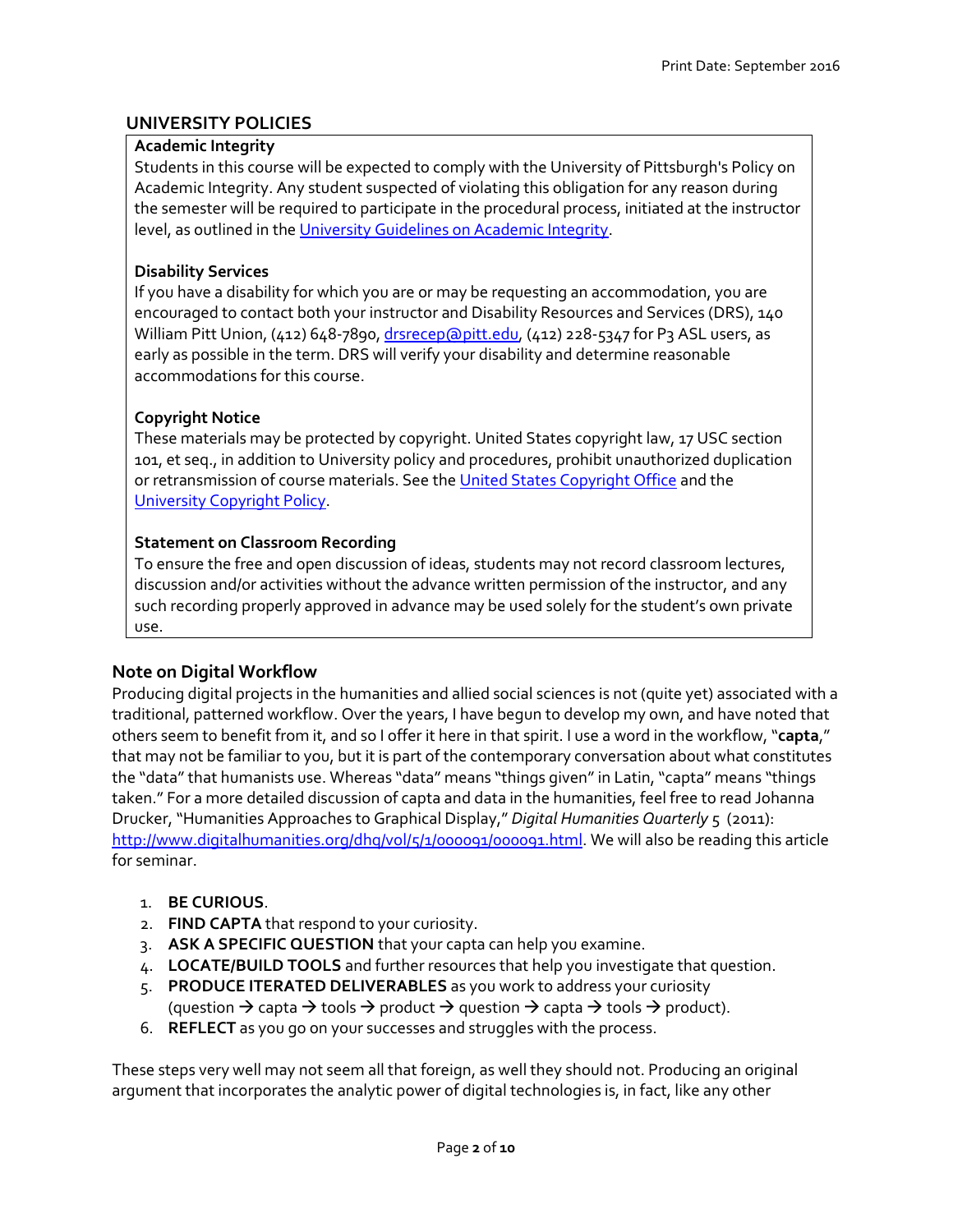academic research enterprise. There is one crucial part of the process, however, that these new*er* methods of academic production bring crucially to the fore, that of *iteration* (Step 5).

I might even go so far as to assert that it is *impossible* to produce a well-crafted, digitally-inflected argument in the academy without going through several iterations, that is to say several attempts to collect capta, refine it with tools, and draw meaningful conclusions from it. After all, we may reasonably expect our ideas to change as we implement our argument with *any* given tool, including the fiveparagraph essay. We manipulate these tools, and in so doing, they have been known to show us things that we had not yet considered. We could not have been perfectly right all along, of course, for if so, when would the learning have happened? As the question mutates, capta analysis and tool selection might happen again. We refine. We iterate.

Of course, this has always been the way academic arguments have been produced. There have been drafts and revisions upon drafts and revisions. But from experience, I can tell you that iteration in the digital domain is even more critical to the process of creating and presenting new academic knowledge.

# **Expected Research Products**

To this end, you will be asked to expose your iterative research process in this seminar by producing multiple versions of your project, providing self-assessments, and by submitting your work frequently to peer review. Let us bring our process into view and learn how it both changes us and our relationship to the problems that we address. Each iteration will include a composition (in any appropriate, comprehensible format) that provides me with both your project deliverables, your self-evaluations, and a summary of your peers' feedback.

**First Iteration** (Due to CourseWeb by noon on Monday, October 10<sup>th</sup>)

- What is your hypothesis, thesis, or engaging line of inquiry that you would like to investigate during this course? Begin to generate or find a captaset that responds to your inquiry. In old money, we called these "sources." In fact, we still call them that.
- *Be sure to address the following questions*: Why do you think your question would be well-served by the application of digital analytical tools? What benefits do you anticipate that your exploration of the captaset will draw from the use of such tools? Which type(s) of digital tools do you think will best serve it and why? What feedback have your peers given you so far, and how have you taken it into consideration? What are your thoughts on your process so far (a.k.a., how has it been going)?

**Second Iteration** (Due to CourseWeb by noon on Monday, November 7<sup>th</sup>)

- Produce a project with your captaset using a digital tool (or set of digital tools) especially chosen by you to help you investigate your particular question. This project will put forward a thesis, it will also provide evidence and analysis to support that thesis, and it will have a clearlypresented (even if tentative) conclusion—even if that conclusion is, "I am not succeeding in supporting my thesis, and here is a detailed explication of why…"
- *Be sure to address the following questions*: What was your process for this iteration? What have you learned about your question? What have you learned about your captaset? What have you learned about your digital tools? What feedback have your peers given you so far, and how have you taken it into consideration?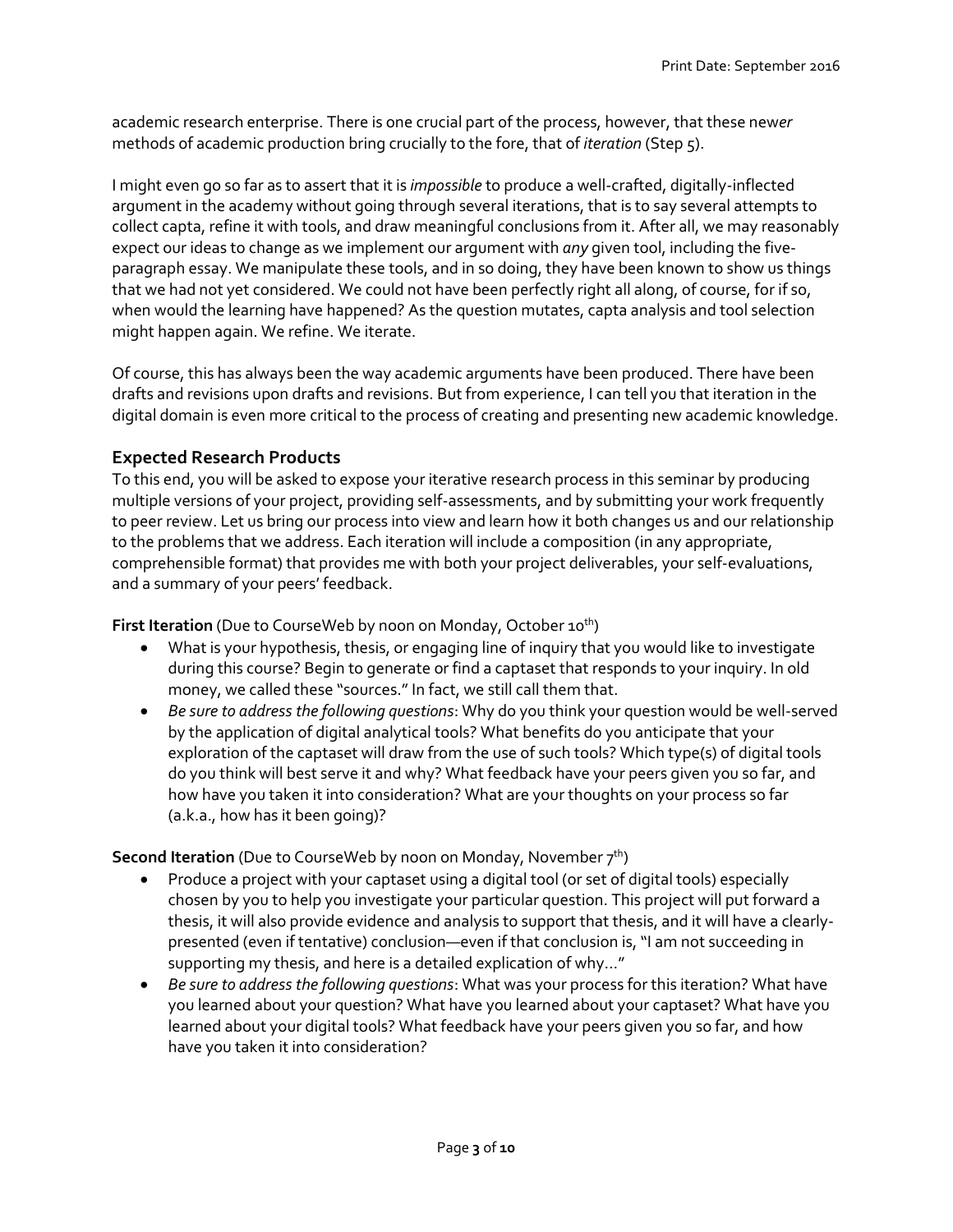#### **In-Class Presentations and Peer Assessments** (Thursdays, October 27<sup>th</sup> and December 15<sup>th</sup>)

 In these two sessions, one at midterm and one at the conclusion, everyone will be presenting their process and iterated products to the class. Your presentations will need be extremely brief and to-the-point. There will be 5 minutes of presentation time, followed by 10 minutes of discussion and feedback—including feedback from a local DH scholar. You will also be producing short peer assessments of the other projects presented during these sessions. Knowing how to evaluate digital products intelligently and professionally is a critical skill in the 21<sup>st</sup>-century academy. Let us practice that skill.

**Third Iteration** (Due to CourseWeb by noon on **Friday**, December 16th at midnight)

- Refine your project, perhaps even using a different digital tool (or set of tools), with a refined/changed/transformed/identical captaset—whatever the project requires. The same analytic expectations will apply: there will be a thesis, evidence presented to support that thesis, analysis, and it a clearly-presented conclusion—even if that conclusion is, "I am still not succeeding in supporting my thesis, and here is a detailed explication of why…"
- What did this iteration demonstrate to you? What were the joys and the frustrations? What were the ways that the technological affordances and restrictions of each tool interacted with the capta to produce something unique? What sorts of feedback have you received from your peers and your instructors? How has this modified your process, if at all?

### **Assessment**

As far as assessment goes, the following three methods of evaluation will occur throughout this seminar. Each of them should provide you with the ability to look more critically at your work and improve its clarity and depth of thought.

- 1. Self-evaluations. I have included extra questions to be answered during each iteration that are designed to keep you as self-reflective as possible throughout this process.
- 2. Peer evaluations. We will not work solely in isolation. We will give feedback to our colleagues. Before the due date for each deliverable, time will be made in class for paired peer critiques. This timing will allow you to incorporate the feedback into the work you turn in for professional evaluation. There will also be end-of-term peer assessments.
- 3. Professional evaluations. I will provide feedback and commentary on your iterations, which includes the effort and thought put into the peer and self-evaluations.

# **Method of Constructing the Grade for the Registrar**

Each of the following assignments will receive prompt and thorough feedback from both the instructor and from peers:

- **•** First Iteration
- Midterm Presentation
- Second Iteration
- Final Presentation
- Third Iteration

In the week of December  $12^{th}$ , each student will schedule a meeting with the instructor to discuss the term's work, its trials and successes, and will agree upon the grade to be reported to the Registrar.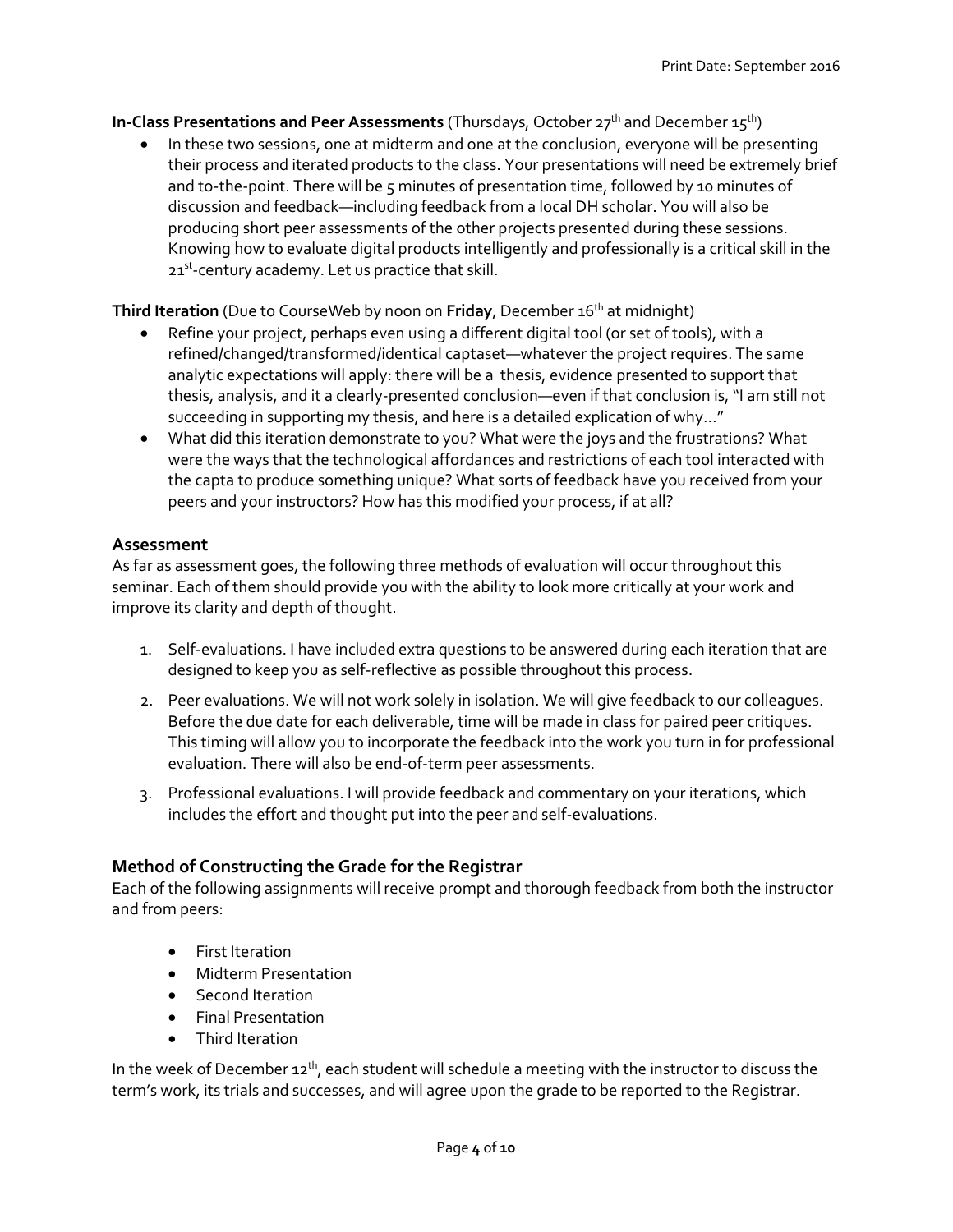# **WEEK-BY-WEEK OVERVIEW OF SEMINAR TOPICS**

In addition to weekly seminar discussion and periodic peer evaluation, we will be having a number of distinguished, local digital scholars joining us to share their expertise. The schedule for the local luminaries' visits is currently tentative, and is subject to change.

| <b>Date</b>       | <b>Topic</b>                                                                            | <b>Distinguished Visitors and Notes</b>                   |
|-------------------|-----------------------------------------------------------------------------------------|-----------------------------------------------------------|
| Sep 01            | Asking and Answering Questions about<br>Humanswith the Help of Computers                |                                                           |
| Sep o8            | What is "DH™?" <sup>2</sup> Assessing Questions,<br>Methods, Implementation, and Design |                                                           |
| Sep 15            | The Materiality of the Digital: Hardware                                                |                                                           |
| <b>Sep 22</b>     | The Materiality of the Digital: Software                                                | Annette Vee (2-2:45p)                                     |
| Sep <sub>29</sub> | Asking Questions, Finding Capta                                                         | Aaron Brenner (Workshop at 12n)<br>Peer Evaluation Day    |
| Oct o6            | Data Modeling in the Humanities                                                         | Dan Evans (Workshop at 1:15p)<br>[Iteration 1 Due Monday] |
| Oct 13            | Metadata and Markup<br>[in the context of Network Analysis]                             | Elisa Beshero-Bondar and David<br>Birnbaum (12-1p)        |
| Oct 20            | Tools, Tools, Tools: A Student-Led Class                                                | <b>Student-Led Tool Demos</b>                             |
| Oct 27            | Midterm Presentations on Process and<br>Product                                         |                                                           |
| Nov 03            | Visualization<br>[in the context of Topic Modeling]                                     | Matt Burton (Workshop at 1:15p)                           |
| <b>Nov 10</b>     | <b>Computing over Encodings</b><br>[in the context of Image Analysis]                   | [Iteration 2 Due Monday]                                  |
| <b>Nov 17</b>     | Metadata and Markup<br>[in the context of the Spatial Humanities]                       |                                                           |
| Dec 01            | Project Management and Ongoing Preservation                                             | Jessica Otis (12:30-1:30p)<br>Peer Evaluation Day         |
| Dec o8            | Publics, Publication and Impact                                                         |                                                           |
| Dec 15            | Concluding Presentations on Process and<br>Product                                      | Guest Critic: Scott Weingart<br>[Iteration 3 Due Friday]  |

#### **Class Session Breakdown**

 $\overline{\phantom{a}}$ 

In keeping with the balanced approach this class will be taking towards theoretical investigations and practical investigations of digital tools and methods, each class session will devote time to both principles and practice.

<sup>&</sup>lt;sup>2</sup> Phrase thanks to Meaghan Alston, MLIS.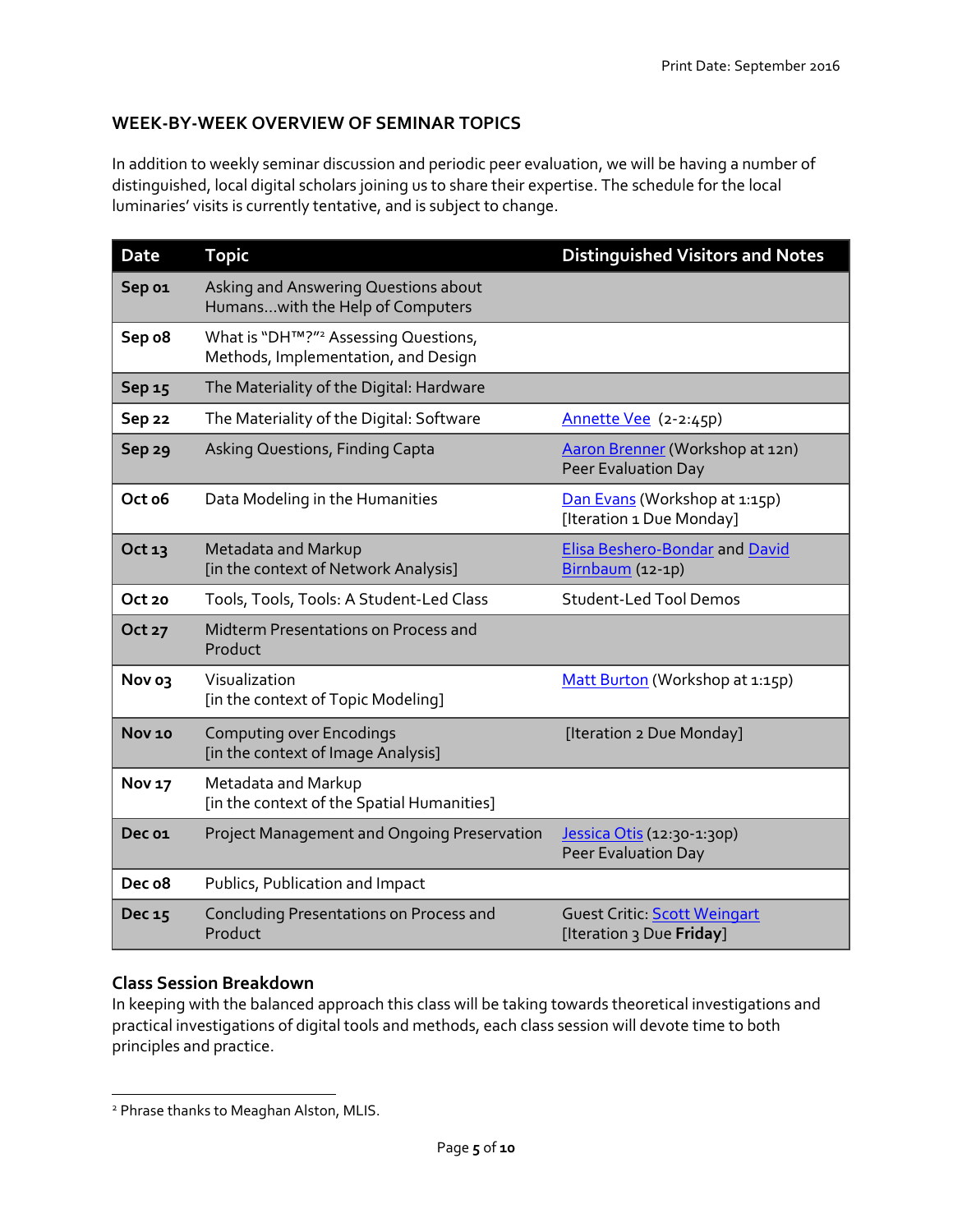**Week 1 (September 01)** *Asking and Answering Questions about Humans…with the Help of Computers*

#### **Preparation for This Week**

- 1. Allington, Daniel, Sarah Brouillette, and David Golumbia. "Neoliberal Tools (and Archives): A Political History of Digital Humanities." *Los Angeles Review of Books*, May 1, 2016. [https://lareviewofbooks.org/article/neoliberal-tools-archives-political-history-digital-humanities/.](https://lareviewofbooks.org/article/neoliberal-tools-archives-political-history-digital-humanities/)
- 2. Frabetti, Federica. "Have the Humanities Always Been Digital? For an Understanding of the 'Digital Humanities' in the Context of Originary Technicity." In *Understanding Digital Humanities*, edited by David M. Berry, 161-171. London: Palgrave Macmillan, 2012. [http://pitt.idm.oclc.org/login?](http://pitt.idm.oclc.org/login?url=http://site.ebrary.com/lib/pitt/docDetail.action?docID=10538980) [url=http://site.ebrary.com/lib/pitt/docDetail.action?docID=10538980.](http://pitt.idm.oclc.org/login?url=http://site.ebrary.com/lib/pitt/docDetail.action?docID=10538980)
- 3. Koh, Adeline. "A Letter to the Humanities: DH Will Not Save You." *Hybrid Pedagogy* (April 19, 2014)[: http://www.hybridpedagogy.com/journal/a-letter-to-the-humanities-dh-will-not-save-you/.](http://www.hybridpedagogy.com/journal/a-letter-to-the-humanities-dh-will-not-save-you/)

#### **Week 2 (08 September)**

*What is "DH™?" Assessing Questions, Methods, Implementation, and Design*

#### **Preparation for This Week**

- 1. Bring a pair of digital projects that particularly interest you to the group for discussion. Please select one of them from your home domain of study and the other from a different domain within the humanities or allied social sciences.
- 2. Burdick, Anne, et al. "4. Provocations."In *Digital\_Humanities*, by Anne Burdick et al., 99-135. Cambridge, MA: MIT Press, 2012. [http://mitpress.mit.edu/sites/default/files/titles/content/](http://mitpress.mit.edu/sites/default/files/titles/content/9780262018470_Open_Access_Edition.pdf) [9780262018470\\_Open\\_Access\\_Edition.pdf.](http://mitpress.mit.edu/sites/default/files/titles/content/9780262018470_Open_Access_Edition.pdf)
- 3. Posner, Miriam. "How Did They Make That? The Video!" *Miriam Posner's Blog*, April 17, 2014. [http://miriamposner.com/blog/how-did-they-make-that-the-video/.](http://miriamposner.com/blog/how-did-they-make-that-the-video/) In tandem with this video, see als[o http://miriamposner.com/blog/how-did-they-make-that/,](http://miriamposner.com/blog/how-did-they-make-that/) from August 29, 2013.
- 4. Morville, Peter and Louis Rosenfeld. "Chapter 1: The Problems That Information Architecture Addresses."In *Information Architecture for the World Wide Web, Fourth Edition*, by Peter Morville and Louis Rosenfeld, e-book. Sebastopol, CA : O'Reilly, 2015[. http://pitt.idm.oclc.org/login?](http://pitt.idm.oclc.org/login?url=http://proquest.safaribooksonline.com/9781491913529) [url=http://proquest.safaribooksonline.com/9781491913529](http://pitt.idm.oclc.org/login?url=http://proquest.safaribooksonline.com/9781491913529)

#### **Week 3 (15 September)**

*The Materiality of the Digital: Hardware*

# **Preparation for This Week**

- 1. Barad, Karen. "Posthumanist Performativity: Toward an Understanding of How Matter Comes to Matter." *Signs* 28 (Spring 2003): 801-831.
- 2. Ford, Paul."What is Code: **Sections 1-2**." *Businessweek*, electronic edition, June 11, 2015. <http://www.bloomberg.com/graphics/2015-paul-ford-what-is-code/>
- 3. Raben, Joseph. "Computer Applications in the Humanities." *Science* 228, no. 4698 (April 26, 1985): 434-438.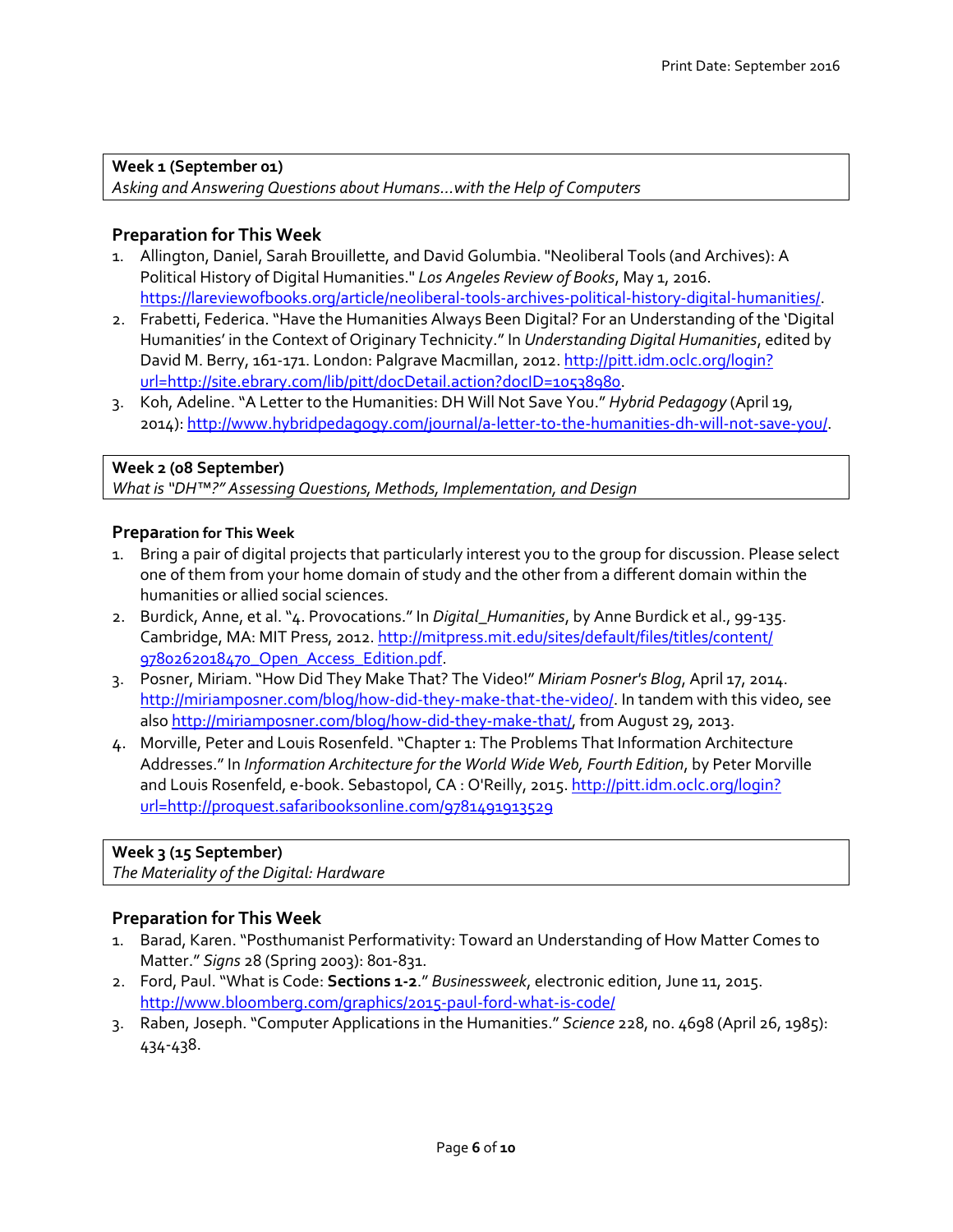**Week 4 (22 September)** *The Materiality of the Digital: Software*

#### **Preparation for This Week**

- 1. Ford, Paul. "What is Code: **Sections 3-7**." *Businessweek*, electronic edition, June 11, 2015. [http://www.bloomberg.com/graphics/2015-paul-ford-what-is-code/.](http://www.bloomberg.com/graphics/2015-paul-ford-what-is-code/)
- 2. Vee, Annette. "Understanding Computer Programming as a Literacy." *Literacy in Composition Studies* 1 (2013): 42-64[. http://licsjournal.org/OJS/index.php/LiCS/article/view/24/26.](http://licsjournal.org/OJS/index.php/LiCS/article/view/24/26)

**Week 5 (29 September)** *Asking Questions, Finding Capta* PEER EVALUATION DAY

#### **Preparation for This Week**

- 1. Please bring to class the question you are thinking of investigating during this seminar and the capta (or links to the capta) that you are thinking of using.
- 2. Drucker, Johanna. "Humanities Approaches to Graphical Display." *Digital Humanities Quarterly* 5, no. 1 (2011)[: http://www.digitalhumanities.org/dhq/vol/5/1/000091/000091.html](http://www.digitalhumanities.org/dhq/vol/5/1/000091/000091.html).
- 3. Schöch, Christof. "Big? Smart? Clean? Messy? Data in the Humanities."*Journal of Digital Humanities* 2, no. 3 (Summer 2013): [http://journalofdigitalhumanities.org/2-3/big-smart-clean](http://journalofdigitalhumanities.org/2-3/big-smart-clean-messy-data-in-the-humanities/)[messy-data-in-the-humanities/.](http://journalofdigitalhumanities.org/2-3/big-smart-clean-messy-data-in-the-humanities/)
- 4. Weaver, Warren. "Translation."In *Machine Translation of Languages*, edited by William N. Locke and A. Donald Booth, 15-23. New York: Wiley and Technology Press of MIT, 1955 (original memo from 1949).

#### **Week 6 (06 October)**

*Data Modeling in the Humanities*

#### **Preparation for This Week**

- 1. Posner, Miriam. "What's Next: The Radical, Unrealized Potential of Digital Humanities." *Miriam Posner's Blog*, July 27, 2015. [http://miriamposner.com/blog/whats-next-the-radical-unrealized](http://miriamposner.com/blog/whats-next-the-radical-unrealized-potential-of-digital-humanities/)[potential-of-digital-humanities/.](http://miriamposner.com/blog/whats-next-the-radical-unrealized-potential-of-digital-humanities/)
- 2. Ramsay, Stephen. "15. Databases."In *A Companion to Digital Humanities*, edited by Susan Schreibman, et al., electronic edition, 2004. [http://www.digitalhumanities.org/companion/](http://www.digitalhumanities.org/companion/view?docId=blackwell/9781405103213/9781405103213.xml&chunk.id=ss1-3-3&toc.depth=1&toc.id=ss1-3-3&brand=default) [view?docId=blackwell/9781405103213/9781405103213.xml&chunk.id=ss1-3-](http://www.digitalhumanities.org/companion/view?docId=blackwell/9781405103213/9781405103213.xml&chunk.id=ss1-3-3&toc.depth=1&toc.id=ss1-3-3&brand=default) [3&toc.depth=1&toc.id=ss1-3-3&brand=default.](http://www.digitalhumanities.org/companion/view?docId=blackwell/9781405103213/9781405103213.xml&chunk.id=ss1-3-3&toc.depth=1&toc.id=ss1-3-3&brand=default)
- 3. Tillett, Barbara. "What is FRBR? A Conceptual Model for the Bibliographic Universe." Pamphlet produced by the Library of Congress. Washington, DC: Library of Congress, February 2004. <http://www.loc.gov/cds/downloads/FRBR.PDF>.

#### **Week 7 (13 October)**

*Metadata and Markup [in the context of Network Analysis]*

#### **Preparation for This Week**

1. Beshero-Bondar, Elisa. "An Introduction to Network Analysis and Cytoscape for XML Coders: First, Some Background." June 30, 2015. [http://ebeshero.github.io/thalaba/cytosc.html#background.](http://ebeshero.github.io/thalaba/cytosc.html#background)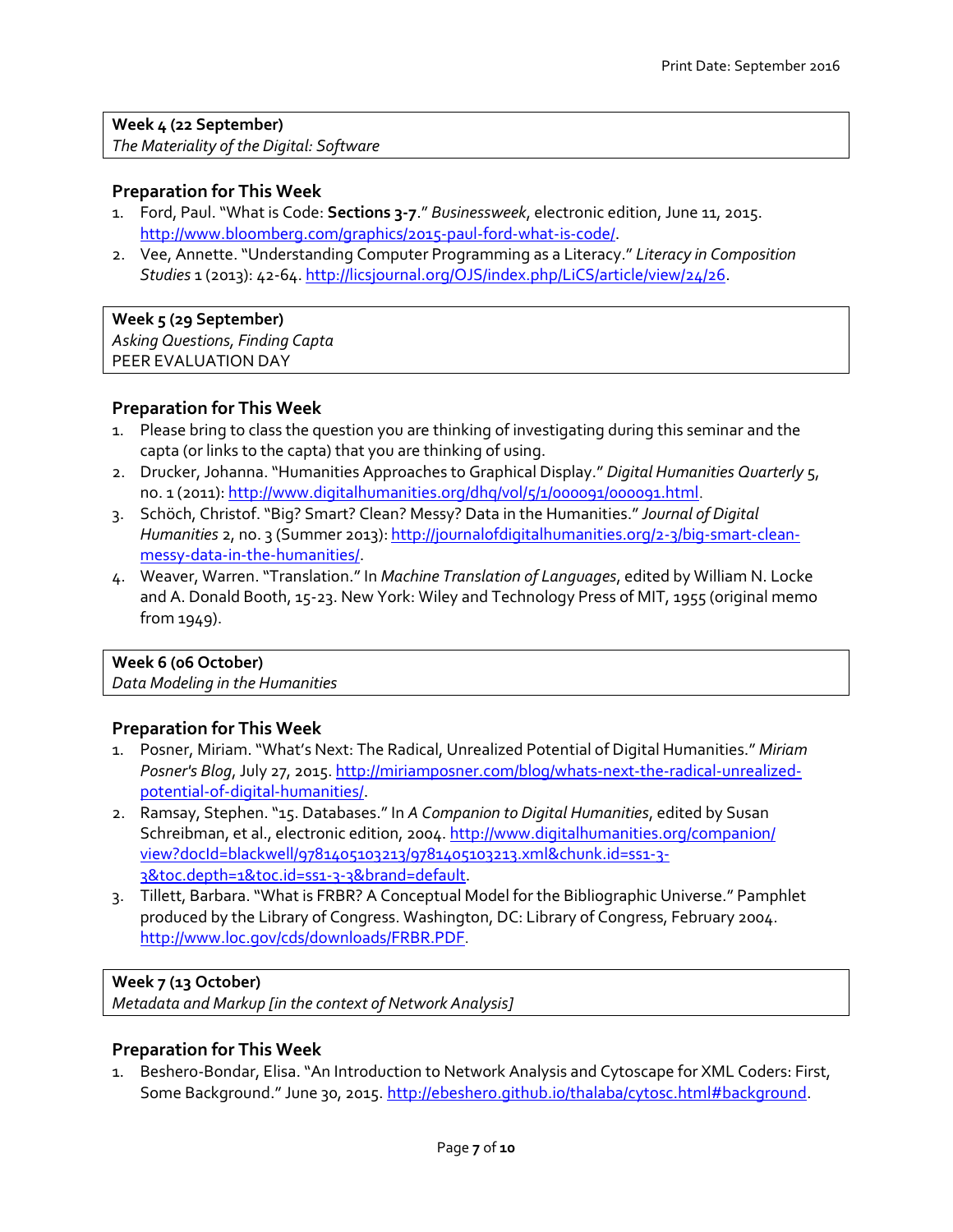- 2. Birnbaum, David. "What is XML and Why Should Humanists Care? An Even Gentler Introduction to XML." *<oo>→<dh> Digital Humanities*, April 15, 2004[. http://dh.obdurodon.org/what-is-xml.xhtml.](http://dh.obdurodon.org/what-is-xml.xhtml)
- 3. Gilliland, Anne. "Setting the Stage."In *Introduction to Metadata*, edited by Murtha Baca and Tony Gill. Online edition, version 3.0. (Los Angeles, CA, 2008). [http://www.getty.edu/research/](http://www.getty.edu/research/publications/electronic_publications/intrometadata/setting.html) [publications/electronic\\_publications/intrometadata/setting.html.](http://www.getty.edu/research/publications/electronic_publications/intrometadata/setting.html)
- 4. Tasman, Paul. "Literary Data Processing."*IBM Journal of Research and Development* 1, no. 3 (1957): 249-256.
- 5. Weingart, Scott. "Demystifying Networks." *The Scottbot Irregular*, December 14, 2011. [http://www.scottbot.net/HIAL/?p=6279.](http://www.scottbot.net/HIAL/?p=6279)

**Week 8 (20 October)** *Tools, Tools, Tools: A Student-Led Class* PEER EVALUATION DAY

# **Preparation for This Week**

- 1. Bring in, and be prepared to demo, one of the tools you have been investigating for your project.
- 2. Chiasson, Trina, Dyanna Gregory, et al. "Preparing Data." In *Data + Design*, 2014*.* [https://infoactive.co/data-design/part03.html.](https://infoactive.co/data-design/part03.html)
- 3. Gibbs, Fred and Trevor Owens. "Building Better Digital Humanities Tools: Toward Broader Audiences and User-Centered Designs." *Digital Humanities Quarterly* 6 (2012): [http://www.digitalhumanities.org/dhq/vol/6/2/000136/000136.html.](http://www.digitalhumanities.org/dhq/vol/6/2/000136/000136.html)

# **Week 9 (27 October)**

*Midterm Presentations on Process and Product*

# **Preparation for This Week**

• Everyone will be presenting their process and products today. You will have 5 minutes to present followed by 10 minutes of discussion and critique.

#### **Week 10 (03 November)**

l

*Visualization [in the context of Topic Modeling]*

# **Preparation for This Week**

- 1. Burton, Matt. "The Joy of Topic Modeling." *Mcburton.net*, May 21, 2013. [http://mcburton.net/](http://mcburton.net/blog/joy-of-tm/) [blog/joy-of-tm/.](http://mcburton.net/blog/joy-of-tm/)
- 2. Chiasson, Trina, Dyanna Gregory, et al. "Visualizing Data."In *Data + Design*, 2014*.* [https://infoactive.co/data-design/part04.html.](https://infoactive.co/data-design/part04.html)
- 3. Goldstone, Andrew and Ted Underwood. "The Quiet Transformations of Literary Studies: What Thirteen Thousand Scholars Could Tell Us." *New Literary History* 45 (Summer 2014): 359-384. Posted also at the Rutgers University Community Repository[: https://rucore.libraries.](https://rucore.libraries.rutgers.edu/rutgers-lib/43176/) [rutgers.edu/rutgers-lib/43176/.](https://rucore.libraries.rutgers.edu/rutgers-lib/43176/)<sup>3</sup>
- 4. Klein, Lauren. "The Carework and Codework of the Digital Humanities." *Lauren Klein*, June 25, 2015[. http://lklein.com/2015/06/the-carework-and-codework-of-the-digital-humanities/.](http://lklein.com/2015/06/the-carework-and-codework-of-the-digital-humanities/)

<sup>&</sup>lt;sup>3</sup> Other links for this project include the dataset/tool:<http://rci.rutgers.edu/~ag978/quiet/> and the distribution of the source code for the tool: [http://agoldst.github.io/dfr-browser/.](http://agoldst.github.io/dfr-browser/)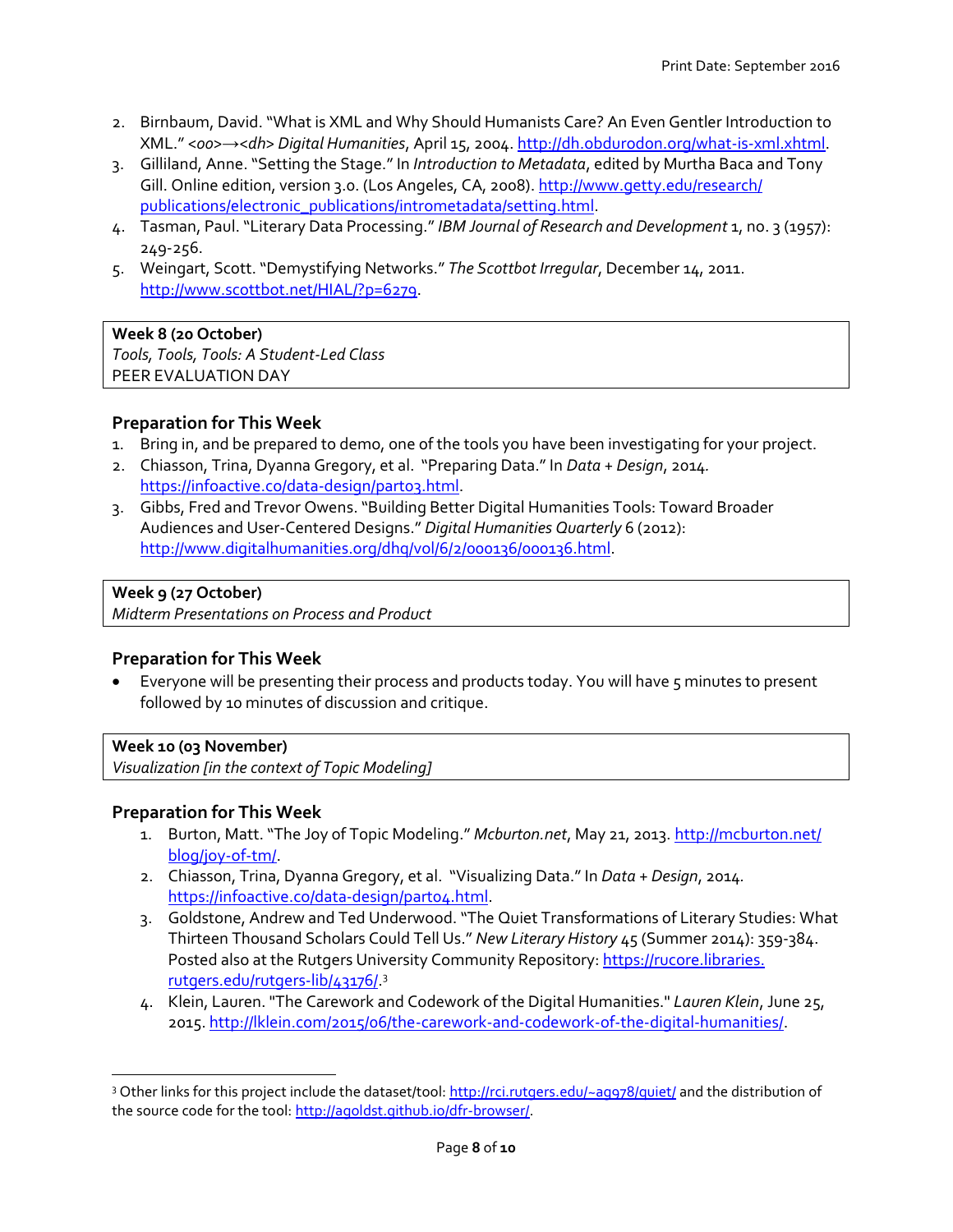5. Meeks, Elijah. "Using Word Clouds for Topic Modeling Results." *Digital Humanities Specialist*, August 15, 2012. [https://dhs.stanford.edu/algorithmic-literacy/using-word-clouds-for-topic](https://dhs.stanford.edu/algorithmic-literacy/using-word-clouds-for-topic-modeling-results/)[modeling-results/.](https://dhs.stanford.edu/algorithmic-literacy/using-word-clouds-for-topic-modeling-results/)

#### **Week 11 (10 November)**

*Computing over Encodings [in the context of Image Analysis]*

### **Preparation for This Week**

- 1. Doulkaridou, Elli. "Reframing Art History."*International Journal for Digital Art History* 1 (June 2015): 66-83. [https://journals.ub.uni-heidelberg.de/index.php/dah/article/download/21638/15411.](https://journals.ub.uni-heidelberg.de/index.php/dah/article/download/21638/15411)
- 2. Latour, Bruno and Adam Lowe. "The Migration of the Aura or How to Explore the Original through Its Facsimiles." In *Switching Codes: Thinking through Digital Humanities and the Arts*, edited by Thomas Bartscherer and Roderick Coover, 275-297. Chicago: University of Chicago Press, 2011. [http://www.bruno-latour.fr/sites/default/files/108-ADAM-FACSIMILES-GB.pdf.](http://www.bruno-latour.fr/sites/default/files/108-ADAM-FACSIMILES-GB.pdf)
- 3. Manovich, Lev. "Data Science and Digital Art History." *International Journal for Digital Art History* 1 (June 2015): 13-35[. http://journals.ub.uni-heidelberg.de/index.php/dah/article/download/](http://journals.ub.uni-heidelberg.de/index.php/dah/article/download/21631/15404) [21631/15404.](http://journals.ub.uni-heidelberg.de/index.php/dah/article/download/21631/15404)
- 4. Powell, Victor. "Image Kernels: Explained Visually." *Explained Visually*, January 29, 2015. [http://setosa.io/ev/image-kernels/.](http://setosa.io/ev/image-kernels/)

#### **Week 12 (17 November)**

*Metadata and Markup [in the context of the Spatial Humanities]*

#### **Preparation for This Week**

- 1. Knowles, Anne Kelly. "GIS and History." In *Placing History: How Maps, Spatial Data, and GIS are Changing Historical Scholarship*, edited by Anne Kelly Knowles and Amy Hillier, 1-25. Redlands, CA: ESRI Press, 2008.<https://books.google.com/books?id=VN1v7rzhSQEC>
- 2. McLafferty, Sara. "Women and GIS: Geospatial Technologies and Feminist Geographies." *Cartographica* 40 (2006): 37-45.
- 3. Scholar's Lab. "Spatial Humanities: A Project of the Institute for Enabling Geospatial Scholarship," 2001-2013.<http://spatial.scholarslab.org/>. See especially "What is the Spatial Turn?" (<http://spatial.scholarslab.org/spatial-turn/>) and "Spatial Humanities Step by Step: Online GIS Using ArcGIS.com" ([http://spatial.scholarslab.org/online-gis-using-arcgis-com/\)](http://spatial.scholarslab.org/online-gis-using-arcgis-com/).

#### **Week 13 (01 December)**

*Project Management and Ongoing Preservation* PEER EVALUATION DAY

#### **Preparation for This Week**

- 1. Fino-Radin, Ben. "It Takes a Village to Save a Hard Drive." *benfinoradin.info*, September 12, 2013, <http://notepad.benfinoradin.info/2013/09/12/it-takes-a-village-to-save-a-hard-drive/>
- 2. Leon, Sharon. "Project Management for Humanists: Preparing Future Primary Investigators." *#altacademy*, May 6, 2011. [http://mediacommons.futureofthebook.org/alt-ac/pieces/project](http://mediacommons.futureofthebook.org/alt-ac/pieces/project-management-humanists)[management-humanists.](http://mediacommons.futureofthebook.org/alt-ac/pieces/project-management-humanists)
- 3. Reed, Ashley. "Managing an Established Digital Humanities Project: Principles and Practices from the Twentieth Year of the William Blake Archive." *Digital Humanities Quarterly* 8, no. 1 (2014): [http://www.digitalhumanities.org/dhq/vol/8/1/000174/000174.html.](http://www.digitalhumanities.org/dhq/vol/8/1/000174/000174.html)